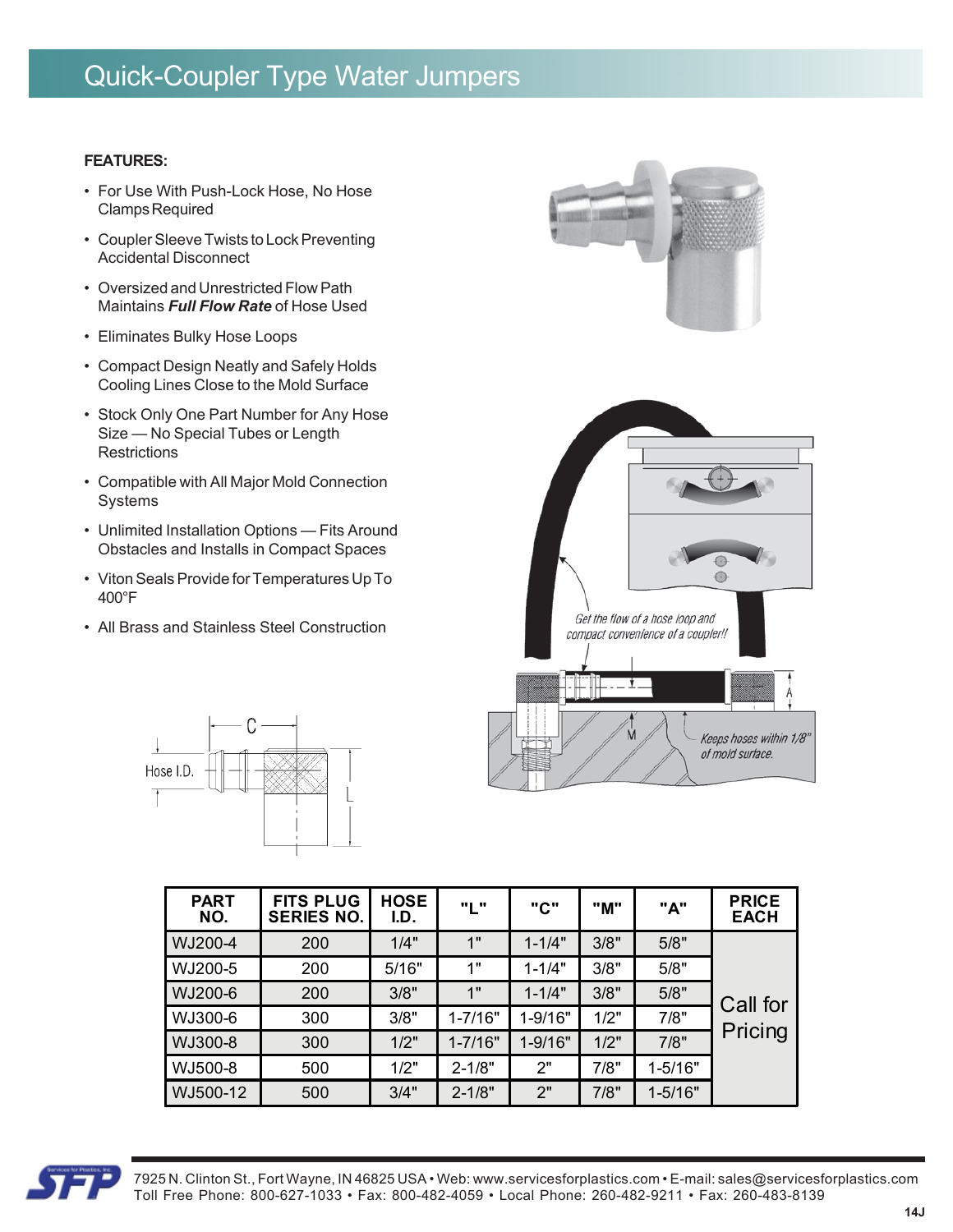# Water Quick Connect Couplings

#### **DESCRIPTION:**

Moldtite Couplings are specially designed for connecting coolant lines to molds and dies. Couplers and plugs are available in non-valved straight-thru and valved shut-off designs, with standard or push-lock hose barbs.

For maximum unrestricted flow, we recommend the non-valved straight-thru coupler and non-valved straight-thru plug combination.

Where loss of fluid in the mold or die (when disconnected) is of prime concern, a valved shut-off coupler with a valved shut-off plug is recommended. When the increase in flow is more important than the loss of fluid, the valved shut-off coupler can be connected with a non-valved straight-thru plug. However, a valved shut-off plug cannot be used without a valved shut-off coupler.

Push-lock couplers should be used with push-lock hose, eliminating the need for hose clamps.

#### **STANDARD DESIGN:**

| Coupler Body:                            | <b>Brass</b>           |
|------------------------------------------|------------------------|
| Sleeve:                                  | <b>Brass</b>           |
| Sleeve for Valved Coupler: Nickel-plated |                        |
| Valve:                                   | <b>Brass</b>           |
| Plugs:                                   | <b>Brass</b>           |
| Seals - Series 200 & 300: Silicone (-80  |                        |
| Seals - Series 500:                      | Viton $(-15^{\circ}F)$ |
|                                          |                        |

 $-80^\circ$ F to  $+400^\circ$ F)  $\degree$ F to +400 $\degree$ F)





**TEMPERATURE:** -40°F to +500°F

**MAXIMUM RATED PRESSURE:** 1000 psi

| <b>DIMENSIONS</b> |                     |                                 |                                 |  |  |  |  |
|-------------------|---------------------|---------------------------------|---------------------------------|--|--|--|--|
| <b>SERIES#</b>    | <b>FLAT TO FLAT</b> | <b>POINT TO</b><br><b>POINT</b> | <b>KNURL</b><br><b>DIAMETER</b> |  |  |  |  |
| <b>200 SERIES</b> | 0.588(19/32")       | 0.627                           | 0.695                           |  |  |  |  |
| 300 SERIES        | 0.746(3/4")         | 0.826                           | 0.905                           |  |  |  |  |
| 500 SERIES        | $1.103(1 - 1/8")$   | 1.265                           | 1.186                           |  |  |  |  |

**Replacement seals are available in SILICONE for water and glycol; or VITON for oil-heat transfer.** *REPLACEMENT SILICONE SEALS REPLACEMENT VITON SEALS PART NO. PRICE PER PART NO. PRICE PER DOZEN 100 DOZEN* PSE-200-12 PSE-200-100 | Call for Pricing | PSE-300-12VT Pricing 800-627-1033 PSE-300-12 PSE-500-12VT PSE-200-12VT Call for PSE-300-100



7925 N. Clinton St., Fort Wayne, IN 46825 USA • Web: www.servicesforplastics.com • E-mail: sales@servicesforplastics.com Toll Free Phone: 800-627-1033 • Fax: 800-482-4059 • Local Phone: 260-482-9211 • Fax: 260-483-8139

**200 SERIES**

**300 SERIES**

**500 SERIES**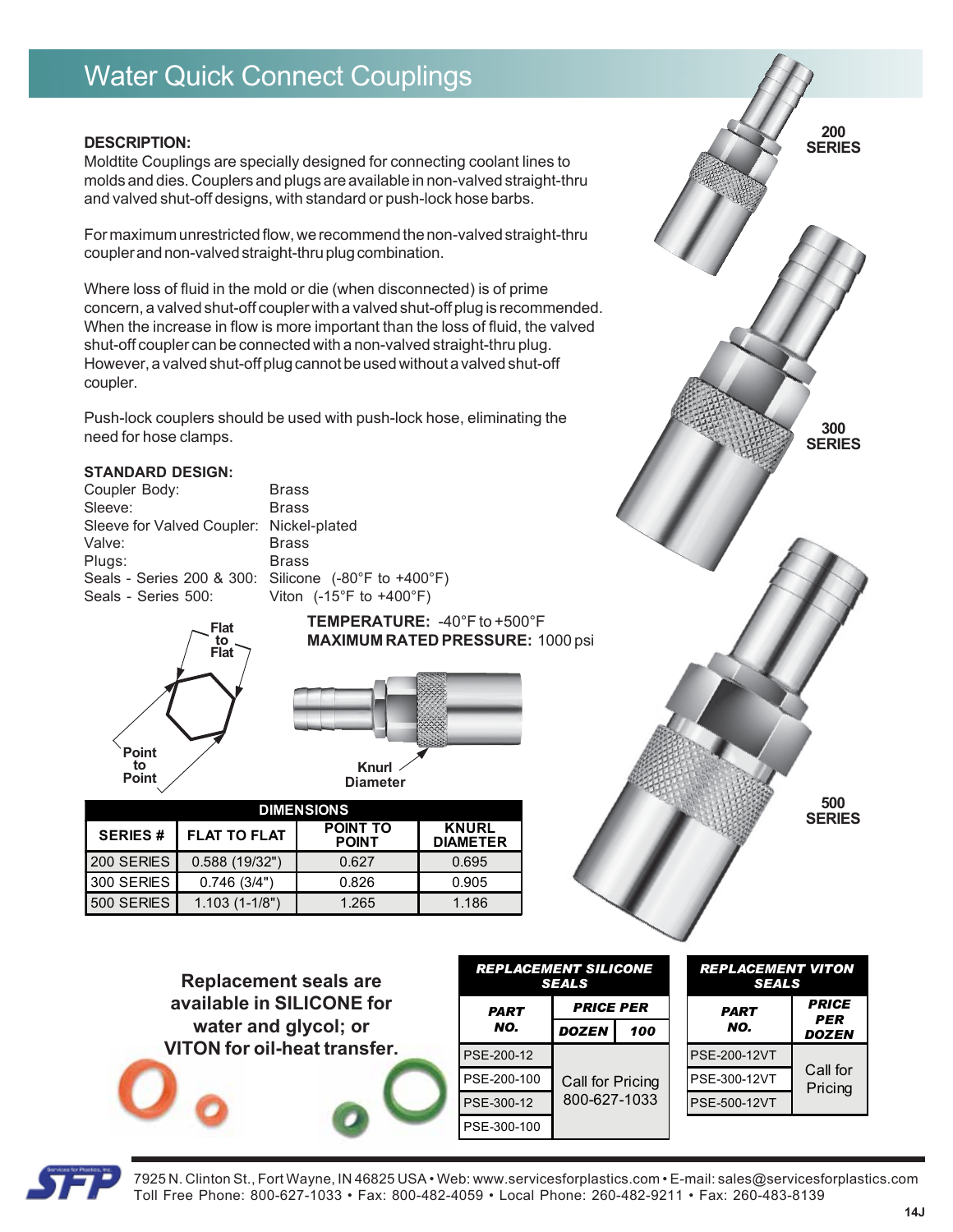### *Moldtite Couplings are interchangeable with the DME "Jiffy-Tite" and "Jiffy-Matic", Foster "FJT" and Parker "Moldmate" types.*

#### *Valved, Shut-Off Plugs Must be used with Valved Coupler*

| -PART<br><b>DESCRIPTION</b> | <b>PART</b><br>NO. | <b>PIPE</b><br><b>THREAD</b> | <b>PLUG</b><br>I.D. |      | <b>PRICE EACH</b> |
|-----------------------------|--------------------|------------------------------|---------------------|------|-------------------|
|                             |                    | (NPT)                        |                     | 1-99 | $100+$            |
| <b>MALE THREAD</b>          | <b>PSE-252SV</b>   | 1/4                          | 1/4"                |      |                   |
| <b>BRASS</b>                | <b>PSE-353SV</b>   | 3/8                          | 3/8"                |      | Call for Pricing  |

**Valved, Shut-Off Couplers**  $\rightarrow \hspace{-.15cm}\downarrow\hspace{-.15cm} \rightarrow \hspace{-.15cm}\downarrow\hspace{-.15cm} \circ$ 

*May be used with either Valved or Non-Valved Plugs*

| <b>PART DESCRIPTION</b> | <b>PART</b>      | <b>FITS</b>    | <b>SOCKET</b>                  | <b>PRICE EACH</b>       |        |                                                            |
|-------------------------|------------------|----------------|--------------------------------|-------------------------|--------|------------------------------------------------------------|
|                         | NO.              | HOSE I.D.      | <b>WATER</b><br><b>PASSAGE</b> | $1-99$                  | $100+$ | USE WITH PLUG NUMBER                                       |
| <b>STRAIGHT BARB</b>    | <b>PSE-200V*</b> | $1/8$ NPT      | 1/4"                           |                         |        | PSE-250, PSE-251, PSE-252,                                 |
|                         | <b>PSE-204V</b>  | 1/4"           | 1/4"                           |                         |        | PSE-253, PSE-250F, PSE-251F,<br>PSE-252F. PSE-253F or      |
|                         | <b>PSE-206V</b>  | 3/8"           | 1/4"                           | $\overline{\mathbb{E}}$ |        | <b>PSE-252SV</b>                                           |
|                         | PSE-300V*        | <b>1/4 NPT</b> | 3/8"                           |                         |        | PSE-351, PSE-352, PSE-353,                                 |
|                         | <b>PSE-306V</b>  | 3/8"           | 3/8"                           | tor                     |        | PSE-354, PSE-351F, PSE-352F,<br>PSE-353F, PSE-354F,        |
|                         | <b>PSE-308V</b>  | 1/2"           | 3/8"                           |                         |        | PSE-353SV or PSE-354SV                                     |
|                         | <b>PSE-500V*</b> | $1/2$ NPT      | 1/2"                           |                         |        | PSE-552, PSE-553, PSE-554.                                 |
|                         | <b>PSE-504V</b>  | 1/2"           | 1/2"                           |                         |        | PSE-556, PSE-552F, PSE-553F,                               |
|                         | <b>PSE-506V</b>  | 3/4"           | 1/2"                           | Pricing                 |        | PSE-554F or PSE-556F                                       |
| 45° BARB                | <b>PSE-224V</b>  | 1/4"           | 1/4"                           |                         |        | PSE-250, PSE-251, PSE-252,                                 |
|                         | <b>PSE-225V</b>  | 5/16"          | 1/4"                           |                         |        | PSE-253, PSE-250F, PSE-251F,<br>PSE-252F. PSE-253F or      |
|                         | <b>PSE-226V</b>  | 3/8"           | 1/4"                           |                         |        | <b>PSE-252SV</b>                                           |
|                         | <b>PSE-326V</b>  | 3/8"           | 3/8"                           |                         |        | PSE-351, PSE-352, PSE-353.<br>PSE-354, PSE-351F, PSE-352F, |
|                         | <b>PSE-328V</b>  | 1/2"           | 3/8"                           |                         |        | PSE-353F, PSE-354F, PSE-252SV,<br>PSE-353SV or PSE-354SV   |
| 90° BARB                | <b>PSE-214V</b>  | 1/4"           | 1/4"                           |                         |        | PSE-250, PSE-251, PSE-252,                                 |
|                         | <b>PSE-215V</b>  | 5/16"          | 1/4"                           |                         |        | PSE-253, PSE-250F, PSE-251F.<br>PSE-252F. PSE-253F or      |
|                         | <b>PSE-216V</b>  | 3/8"           | 1/4"                           |                         |        | <b>PSE-252SV</b>                                           |
|                         | <b>PSE-316V</b>  | 3/8"           | 3/8"                           | 800-627-1033            |        | PSE-351, PSE-352, PSE-353,<br>PSE-354, PSE-351F, PSE-352F, |
|                         | <b>PSE-318V</b>  | 1/2"           | 3/8"                           |                         |        | PSE-353F, PSE-354F,<br>PSE-353SV or PSE-354SV              |

*\* Without Hose Barb*







7925 N. Clinton St., Fort Wayne, IN 46825 USA • Web: www.servicesforplastics.com • E-mail: sales@servicesforplastics.com Toll Free Phone: 800-627-1033 • Fax: 800-482-4059 • Local Phone: 260-482-9211 • Fax: 260-483-8139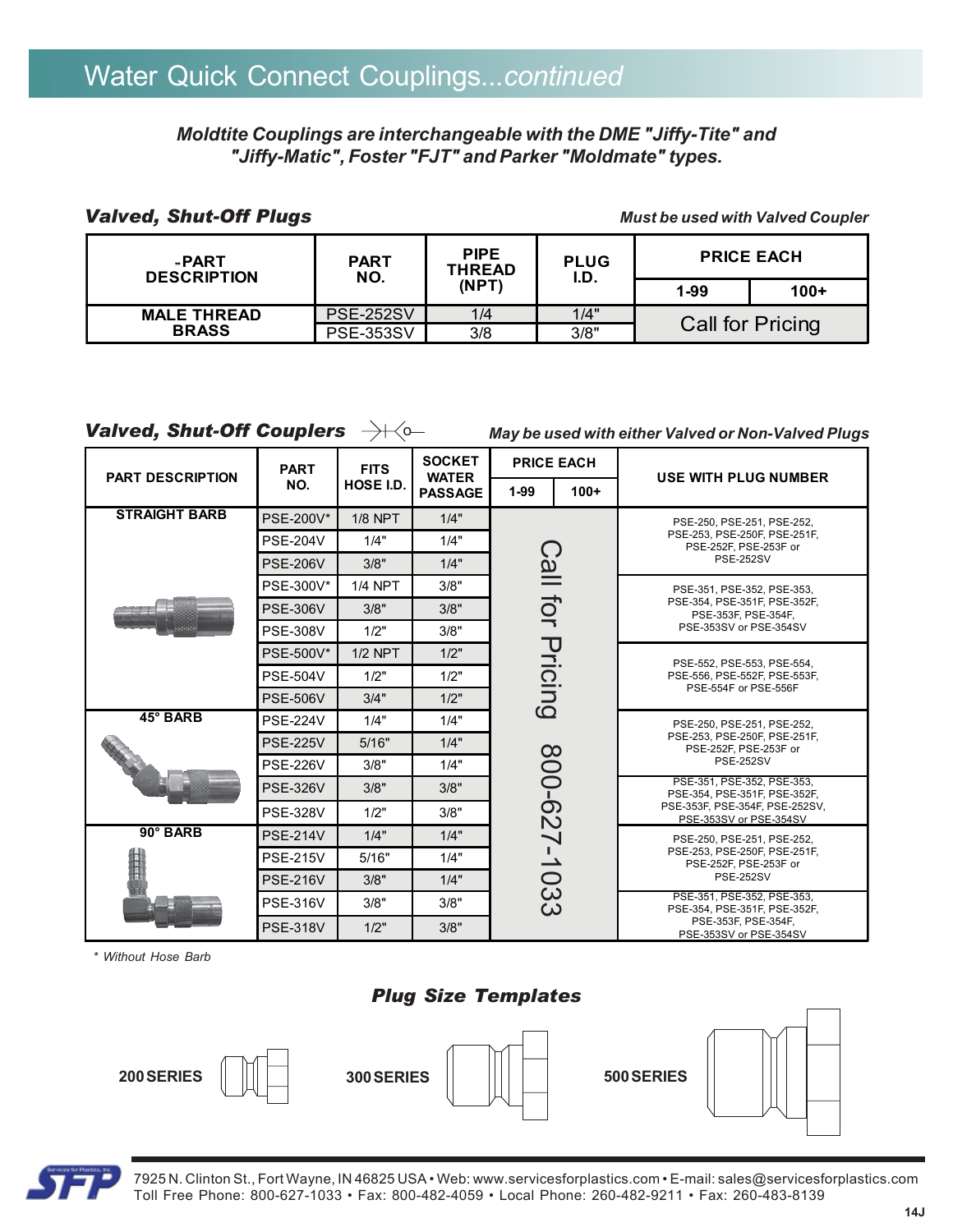| <b>Non-Valved, Straight-Thru Plugs</b> | $\rightarrow$ $\leftarrow$ |
|----------------------------------------|----------------------------|
|                                        |                            |

| <b>PART</b>          | <b>PART</b>      | <b>PIPE</b><br><b>THREAD</b> | <b>PLUG</b> |          | <b>PRICE EACH</b>       |
|----------------------|------------------|------------------------------|-------------|----------|-------------------------|
| <b>DESCRIPTION</b>   | NO.              | (NPT)                        | LD.         | $1 - 99$ | $100+$                  |
| <b>MALE THREAD</b>   | <b>PSE-250</b>   | 1/16                         | 1/4"        |          |                         |
| <b>BRASS</b>         | <b>PSE-251</b>   | 1/8                          | 1/4"        |          |                         |
|                      | <b>PSE-252</b>   | 1/4                          | 1/4"        |          |                         |
|                      | <b>PSE-253</b>   | 3/8                          | 1/4"        |          |                         |
|                      | <b>PSE-351</b>   | 1/8                          | 3/8"        |          |                         |
|                      | <b>PSE-352</b>   | 1/4                          | 3/8"        |          |                         |
|                      | <b>PSE-353</b>   | 3/8                          | 3/8"        |          |                         |
|                      | <b>PSE-354</b>   | 1/2                          | 3/8"        |          |                         |
|                      | <b>PSE-552</b>   | 1/4                          | 1/2"        |          |                         |
|                      | <b>PSE-553</b>   | 3/8                          | 1/2"        |          |                         |
|                      | <b>PSE-554</b>   | 1/2                          | 1/2"        |          |                         |
|                      | <b>PSE-556</b>   | 3/4                          | 1/2"        |          |                         |
| <b>FEMALE THREAD</b> | <b>PSE-250F</b>  | 1/16                         | 1/4"        |          |                         |
| <b>BRASS</b>         | <b>PSE-251F</b>  | 1/8                          | 1/4"        |          |                         |
|                      | <b>PSE-252F</b>  | 1/4                          | 1/4"        |          | <b>Call for Pricing</b> |
|                      | <b>PSE-253F</b>  | 3/8                          | 1/4"        |          |                         |
|                      | <b>PSE-351F</b>  | 1/8                          | 3/8"        |          |                         |
|                      | <b>PSE-352F</b>  | 1/4                          | 3/8"        |          | 800-627-1033            |
|                      | <b>PSE-353F</b>  | 3/8                          | 3/8"        |          |                         |
|                      | <b>PSE-354F</b>  | 1/2                          | 3/8"        |          |                         |
|                      | <b>PSE-551F</b>  | 1/8                          | 1/2"        |          |                         |
|                      | <b>PSE-552F</b>  | 1/4                          | 1/2"        |          |                         |
|                      | <b>PSE-553F</b>  | 3/8                          | 1/2"        |          |                         |
|                      | <b>PSE-554F</b>  | 1/2                          | 1/2"        |          |                         |
| <b>FEMALE THREAD</b> | <b>PSE-251FS</b> | 1/8                          | 1/4"        |          |                         |
| <b>STEEL</b>         | <b>PSE-252FS</b> | 1/4                          | 1/4"        |          |                         |
|                      | <b>PSE-253FS</b> | 3/8                          | 1/4"        |          |                         |
|                      | <b>PSE-352FS</b> | 1/4                          | 3/8"        |          |                         |
|                      | <b>PSE-353FS</b> | 3/8                          | 3/8"        |          |                         |
|                      | <b>PSE-354FS</b> | 1/2                          | 3/8"        |          |                         |
|                      | <b>PSE-554FS</b> | 1/2                          | 1/2"        |          |                         |
|                      | <b>PSE-556FS</b> | 3/4                          | 1/2"        |          |                         |

### *Pipe Thread Size Templates*

(For Proper Size Selection: NPT actual measurement is approximately ¼" larger than NPT size.)



7925 N. Clinton St., Fort Wayne, IN 46825 USA • Web: www.servicesforplastics.com • E-mail: sales@servicesforplastics.com Toll Free Phone: 800-627-1033 • Fax: 800-482-4059 • Local Phone: 260-482-9211 • Fax: 260-483-8139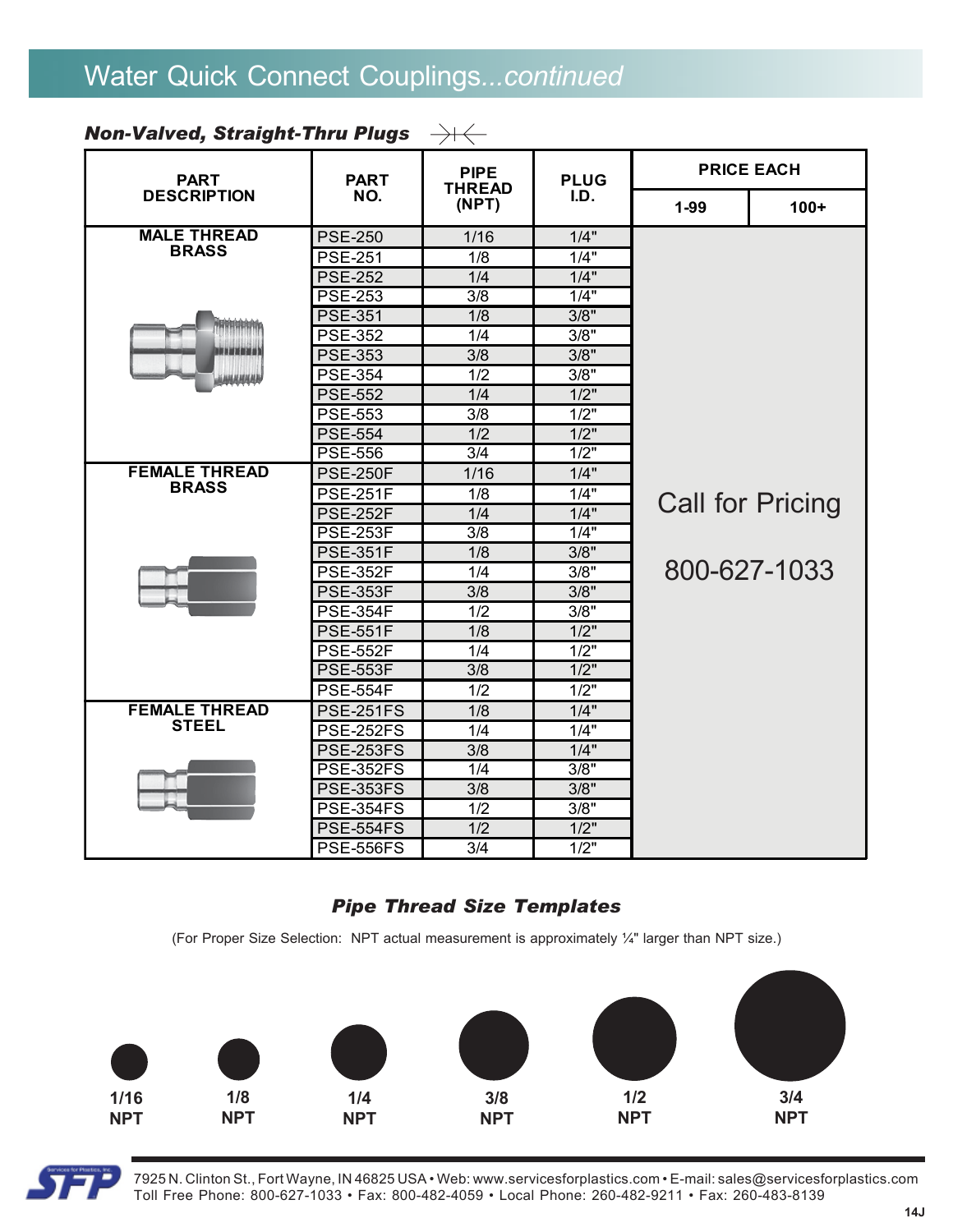# Water Quick Connect Couplings*...continued*

|                         | <b>PART</b>    | <b>FITS</b>    | <b>SOCKET</b>                  |        | <b>PRICE EACH</b>       |                                                            |  |
|-------------------------|----------------|----------------|--------------------------------|--------|-------------------------|------------------------------------------------------------|--|
| <b>PART DESCRIPTION</b> | NO.            | HOSE I.D.      | <b>WATER</b><br><b>PASSAGE</b> | $1-99$ | $100+$                  | USE WITH PLUG NUMBER                                       |  |
| <b>STRAIGHT BARB</b>    | PSE-200*       | $1/8$ NPT      | 1/4"                           |        |                         |                                                            |  |
|                         | <b>PSE-204</b> | 1/4"           | 1/4"                           |        |                         | PSE-250, PSE-251, PSE-252,<br>PSE-253, PSE-250F, PSE-251F, |  |
|                         | <b>PSE-205</b> | 5/16"          | 1/4"                           |        |                         | PSE-252F, or PSE-253F                                      |  |
|                         | <b>PSE-206</b> | 3/8"           | 1/4"                           |        |                         |                                                            |  |
|                         | PSE-300*       | <b>1/4 NPT</b> | 3/8"                           |        |                         | PSE-351, PSE-352, PSE-353,                                 |  |
|                         | <b>PSE-306</b> | 3/8"           | 3/8"                           |        |                         | PSE-354, PSE-351F, PSE-352F,                               |  |
|                         | <b>PSE-308</b> | 1/2"           | 3/8"                           |        |                         | PSE-353F, or PSE-354F                                      |  |
|                         | PSE-500*       | $1/2$ NPT      | 1/2"                           |        |                         | PSE-552, PSE-553, PSE-554,                                 |  |
|                         | <b>PSF-504</b> | 1/2"           | 1/2"                           |        | <b>Call for Pricing</b> | PSE-556, PSE-552F, PSE-553F,<br>PSE-554F, or PSE-556F      |  |
|                         | <b>PSE-506</b> | 3/4"           | 1/2"                           |        |                         |                                                            |  |
|                         | <b>PSE-224</b> | 1/4"           | 1/4"                           |        |                         | PSE-250, PSE-251, PSE-252,                                 |  |
|                         | <b>PSE-225</b> | 5/16"          | 1/4"                           |        | 800-627-1033            | PSE-253, PSE-250F, PSE-251F.<br>PSE-252F, or PSE-253F      |  |
|                         | <b>PSE-226</b> | 3/8"           | 1/4"                           |        |                         |                                                            |  |
|                         | <b>PSE-326</b> | 3/8"           | 3/8"                           |        |                         | PSE-351, PSE-352, PSE-353,<br>PSE-354, PSE-351F, PSE-352F, |  |
|                         | <b>PSE-328</b> | 1/2"           | 3/8"                           |        |                         | PSE-353F, or PSE-354F                                      |  |
| 90° BARB                | <b>PSE-214</b> | 1/4"           | 1/4"                           |        |                         | PSE-250, PSE-251, PSE-252,                                 |  |
|                         | <b>PSE-215</b> | 5/16"          | 1/4"                           |        |                         | PSE-253, PSE-250F, PSE-251F,<br>PSE-252F, or PSE-253F      |  |
|                         | <b>PSE-216</b> | 3/8"           | 1/4"                           |        |                         |                                                            |  |
|                         | <b>PSE-316</b> | 3/8"           | 3/8"                           |        |                         | PSE-351, PSE-352, PSE-353,<br>PSE-354, PSE-351F, PSE-352F, |  |
|                         | <b>PSE-318</b> | 1/2"           | 3/8"                           |        |                         | PSE-353F, or PSE-354F                                      |  |
|                         | <b>PSE-514</b> | 1/2"           | 1/2"                           |        |                         | PSE-552, PSE-553, PSE-554,<br>PSE-556, PSE-552F, PSE-553F, |  |
|                         | <b>PSE-516</b> | 3/4"           | 1/2"                           |        |                         | PSE-554F, or PSE-556F                                      |  |

## *Non-Valved, Straight-Thru Couplers*

*\*Without Hose Barb*

## *Non-Valved, Straight-Thru Push-Lock Couplers*

| <b>PART DESCRIPTION</b> | <b>PART NO.</b>  | <b>FITS</b><br><b>HOSE</b> | <b>SOCKET</b><br><b>WATER</b> | <b>PRICE EACH</b> |                         | <b>USE WITH PLUG NUMBER</b>                                |
|-------------------------|------------------|----------------------------|-------------------------------|-------------------|-------------------------|------------------------------------------------------------|
|                         |                  | I.D.                       | <b>PASSAGE</b>                | $1 - 99$          | $100+$                  |                                                            |
| <b>STRAIGHT BARB</b>    | <b>PSE-204PL</b> | 1/4"                       | 1/4"                          |                   |                         | PSE-250, PSE-251, PSE-252,                                 |
|                         | PSE-206PL        | 3/8"                       | 1/4"                          |                   |                         | PSE-253, PSE-250F, PSE-251F,<br>PSE-252F, or PSE-253F      |
|                         | <b>PSE-306PL</b> | 3/8"                       | 3/8"                          |                   |                         | PSE-351, PSE-352, PSE-353,<br>PSE-354, PSE-351F, PSE-352F, |
|                         | <b>PSE-308PL</b> | 1/2"                       | 3/8"                          |                   |                         | PSE-353F, or PSE-354F                                      |
| 45° BARB                | PSE-224PL        | 1/4"                       | 1/4"                          |                   | <b>Call for Pricing</b> | PSE-250, PSE-251, PSE-252,<br>PSE-253, PSE-250F, PSE-251F, |
|                         | PSE-226PL        | 3/8"                       | 1/4"                          |                   |                         | PSE-252F, or PSE-253F                                      |
|                         | <b>PSE-326PL</b> | 3/8"                       | 3/8"                          |                   |                         | PSE-351, PSE-352, PSE-353,                                 |
|                         | <b>PSE-328PL</b> | 1/2"                       | 3/8"                          | 800-627-1033      |                         | PSE-354, PSE-351F, PSE-352F,<br>PSE-353F, or PSE-354F      |
| 00000000                | <b>PSE-214PL</b> | 1/4"                       | 1/4"                          |                   |                         | PSE-250, PSE-251, PSE-252,<br>PSE-253, PSE-250F, PSE-251F, |
|                         | PSE-216PL        | 3/8"                       | 1/4"                          |                   |                         | PSE-252F, or PSE-253F                                      |
|                         | PSE-316PL        | 3/8"                       | 3/8"                          |                   |                         | PSE-351, PSE-352, PSE-353,                                 |
|                         | <b>PSE-318PL</b> | 1/2"                       | 3/8"                          |                   |                         | PSE-354, PSE-351F, PSE-352F,<br>PSE-353F, or PSE-354F      |